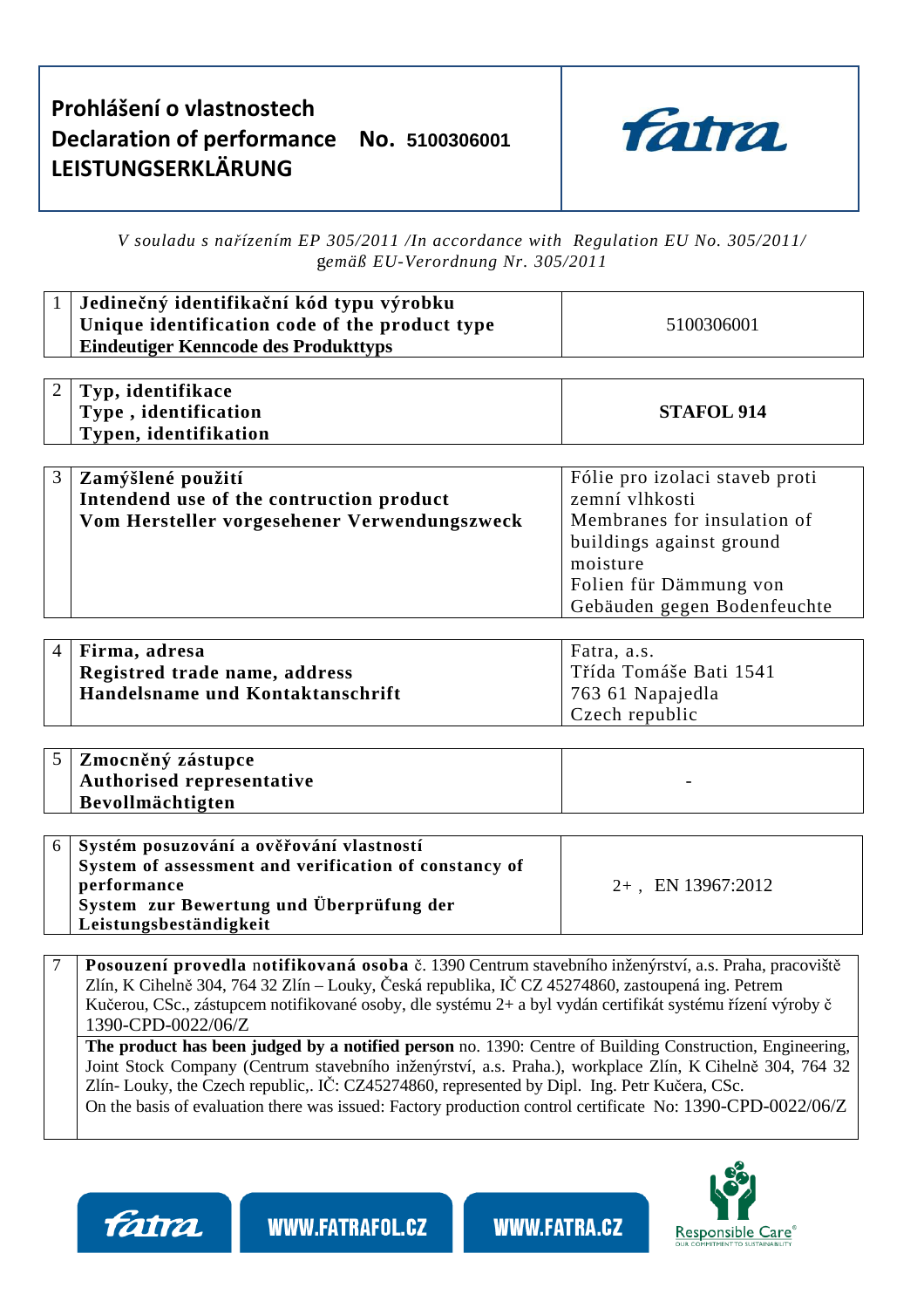**Name und Kennnummer der notifizierten Person Nr. 1390** Centrum stavebního inženýrství, a.s. Praha, Dienststelle Zlín, K Cihelně 304, 764 32 Zlín – Louky, Tschechische Republik, ID-Nr. CZ 45274860, vertreten durch ing. Petr Kučera, CSc., Vertreter der notifizierten Person. EG Zertifikat des Produktionsmanagements Nummer: 1390-CPD-0022/06/Z

| <sup>o</sup> | Evropské technické posuzení             | Nevztahuje se (viz 7)    |
|--------------|-----------------------------------------|--------------------------|
|              | Notified body (ETA)                     | Not relevant (see 7)     |
|              | <b>Europäische Technische Bewertung</b> | Nicht relevant (siehe 7) |

9 **Seznam základních charakteristik /Declared performance /Erklärte Leistung:**

| Základní charakteristiky<br><b>Essential characteristics</b><br><b>Wesentliche Merkmale</b>                                                                      | <b>Vlastnosti</b><br><b>Performace</b><br>Leistung |                        | Harmonizovaná TS<br><b>Harmonised TS</b><br><b>Harmonisierte TS</b> | <b>NOTE</b><br>Zkušební normy<br><b>Test method</b><br>Prüfnorm |                                       |
|------------------------------------------------------------------------------------------------------------------------------------------------------------------|----------------------------------------------------|------------------------|---------------------------------------------------------------------|-----------------------------------------------------------------|---------------------------------------|
| Tloušťka<br><b>Thickness</b><br>Dicke                                                                                                                            | $0,50$ mm<br>$0,60$ mm                             | $0,70$ mm<br>$0,80$ mm | 1,00mm<br>1,50mm                                                    |                                                                 |                                       |
| Reakce na oheň<br>Reaction to fire<br>Reaktion bei Brandeinwirkung                                                                                               | E                                                  |                        |                                                                     | EN 13501-1                                                      |                                       |
| Vodotěsnost<br>Water tightness<br>Wasserdichtheit                                                                                                                | $\geq$ 400 kPa                                     |                        |                                                                     | <b>EN 1928</b><br>Method B<br>Verfahren B                       |                                       |
| Odolnost proti protrhávání<br>Tear resistence<br>Weiterreißwiderstand                                                                                            | $\geq 50$ N                                        | $\geq 80$ N            | $\geq 100$ N                                                        |                                                                 | EN 12310-1                            |
| Pevnost v tahu (N/50mm)<br>Tensile strength (N/50mm)<br>Zugfestigkeit (N/50mm)                                                                                   | $\geq$ 250                                         | $\geq 300$             | $\geq 400$                                                          |                                                                 | EN 12311-2<br>Method A<br>Verfahren A |
| Tažnost<br>Elongation at brake<br>Dehnbarkeit                                                                                                                    | $\geq 200\%$                                       | $\geq$ 200 %           | $\geq$ 250 %                                                        |                                                                 | EN 12311-2<br>Method A<br>Verfahren A |
| Odolnost proti statickému zatížení<br>Resistance to static load<br>Widerstandsfähigkeit gegen statische<br>Belastung                                             | $20$ kg                                            |                        | EN 13967:2012                                                       | EN 12730<br>Method B<br>Verfahren B                             |                                       |
| Odolnost proti nárazu<br>Impact resistance<br>Stoßfestigkeit                                                                                                     | 400 mm                                             | 700 mm                 | 700 mm                                                              |                                                                 | EN 12691<br>Method A<br>Verfahren A   |
|                                                                                                                                                                  | 1000mm                                             | 1500 mm                | 1500 mm                                                             |                                                                 | EN 12691<br>Method B<br>Verfahren B   |
| Odolnost spoje ve smyku (N/50mm)<br>Joint shear resistence (N/50mm)<br>Scherwiderstand der Fügenaht<br>(N/50mm)                                                  | $\geq$ 250                                         | $\geq 300$             | $\geq$ 350                                                          |                                                                 | EN 12317-2                            |
| Vliv umělého stárnutí na vodotěsnost<br>Durability of watertightness against<br>artificial ageing,<br>Einfluss von künstlicher Alterung auf<br>Wasserdichtigkeit |                                                    | 60 kPa                 |                                                                     |                                                                 | <b>EN 1296</b><br><b>EN 1928</b>      |